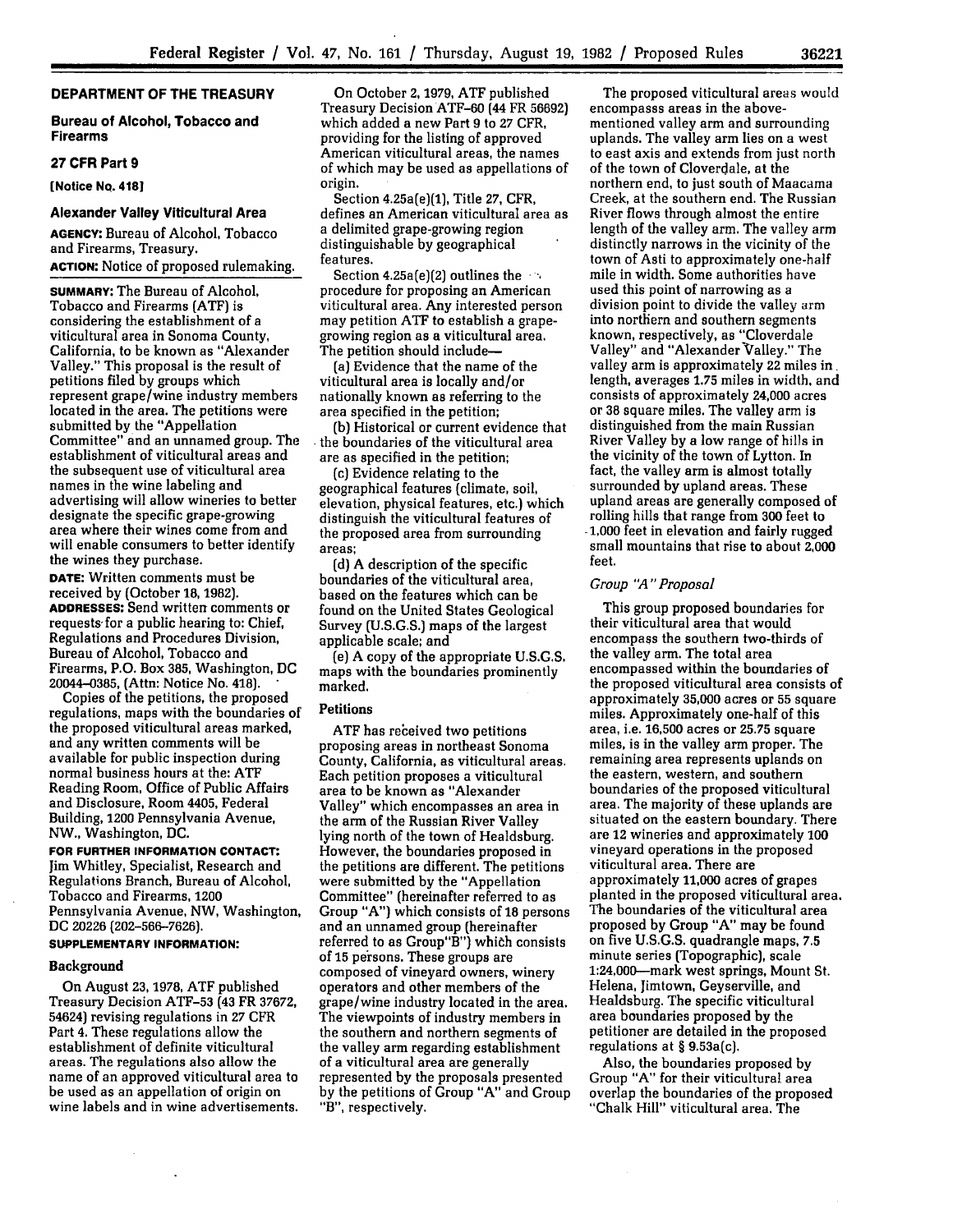overlap area is triangular shaped and encompasses the following.

From the beginning point lying at the midpoint of the south line of Section 21, Township 9 North (T. 9 N.), range 8 West (R. 8 W.), very near Bell Mountain, on the "Healdsburg quadrangle" map, the boundary line runs-

**(1)** Westerly along the south line of Sections 21 and 20, T. 9 N., R. **8** W. to the southwest corner of Section 20;

(2) Then westerly in a straight line along the same course as the south line of Section 20 to the point of intersection with Chalk Hill Road;

**(3]** Then southerly along Chalk Hill-Road for 550 feet;

(4) Then east-northeasterly in a straight line along the same course as the line described at § 9.53a(c)(29) and § 9.53b(c}{29) to the point beginning.

#### *Group "B" Proposal*

This group proposed boundaries for their viticultural area that would encompass the northern one-third of the valley arm and the area proposed by Group "A", i.e. the entire valley arm. Except for the boundaries encompassing the northern one-third of the valley arm, the boundaries proposed by Group "B" are identical to those proposed by Group "A". The additional area encompassed within the boundaries proposed by Group "B" consists of approximately 31,000 acres or 49 square miles. Approximately one-fourth of this area, i.e. 7,800 acres or 12.25 square miles, is in the valley arm proper. The remaining area represents uplands on the eastern, western, and northern boundaries of the additional area. The majority of these uplands are situated on the eastern and western boundaries. There are eight wineries and approximately 30 vineyard operations in the additional area. There are approximately 1,600 acres of grapes planted in the additional area. The proposed by Group "B" may be found on the five U.S.G.S. quadrangle maps specified for the proposed viticultural<br>area of Group "A" and on two additional U.S.G.S. quadrangle maps, 7.5 minute series (Topographic), scale 1:24,000-Asti and Cloverdale. The specific viticultural area boundaries proposed by the petitioner are detailed in the proposed regulations at § 9.53b(c).

#### Viticultural/Geographical Features

Each petitioner submitted evidence that their proposed viticultural area is distinguishable from the surrounding area on the basis of climate, soil, geology, elevation, and other physiographical features. Since one proposed viticultural area includes the

 $\ddot{\phantom{0}}$ 

other, i.e. the area proposed by Group "B" includes the area proposed by Group "A", the evidence, in some cases, is similar or identical. Where the evidence is generally applicable to the valley arm and both proposed viticultural areas, it is presented initially. Then evidence applicable to and supportive of a particular viticultural area is presented. The petitioners base their claim of being distinguishable from the surrounding area on the following.

*(a) Climate.* The valley arm has an annual rainfall of 25-50 inches, temperature of 58-60 degrees F., and a frostfree season of 240-270 days. The areas surrounding the valley arm, i.e. the main Russian River Valley to the south and the surrounding uplands, respectively, have an annual rainfall of 25-45 inches, temperature of 54-60 degrees F., a frostfree season of 240-260 days; and an annual rainfall of **30-70** inches, temperature of **54-58** degrees F., a frostfree season of 230-270 days.

Temperature comparison data, prepared by the Cooperative Extension, University of California, Sonoma County, indicates the valley arm is warmer than the area to the south and cooler than the area to the north. In addition, under the climatic region concept developed by Amerine and Winkler, the valley arm is classified as Region **3** and the area to the south is classified as Region 2. Furthermore, temperatures in the southern portion of the valley arm are generally cooler than temperatures in the northern portion of the valley arm as a result of the effect of fog. Fog flows into the southern portion of the valley arm from the Santa Rosa plain at a point near the town of Lytton through a gap in the low range of hills separating the valley arm from the main Russian River Valley. The fog gradually dissipates in intensity as one goes up the valley arm toward the town of Cloverdale.

In addition to the general climatic conditions discussed above which characterize the valley arm and distinguish it from the surrounding area, Group "A" contends their proposed viticultural area possesses a unique set of growing conditions which distinguish it from the upper portion of the valley arm. Group "A" claims the lower temperatures and fog associated with their proposed viticultural area have a marked influence on the amount and distribution of heat and moisture received which, in turn, directly affects the development and balance of sugar, acid, and other constituents of grapes grown in their proposed viticultural area.

*(b) Geologic Features.* The general geomorphology of the area corresponds to distinguishable geologic features which define a valley, i.e. a topographic depression or basin. The boundaries of the valley arm are delineated by contact between the geologically younger alluvial material of the valley arm floor with older indurated rock of the surrounding uplands. Except for a gap in the surrounding uplands in the vicinity of the town of Lytton and a bedrock canyon at the northern end of the valley arm where the Russian River enters, the geologic boundaries of the valley arm are generally continuous.

Group "A" has proposed a northern boundary for their viticultural area near the point where the valley arm narrows. This is the point that some authorities, on the basis of geologic and hydrologic considerations, have used to divide the valley arm into separate valleys known as "Cloverdale Valley" (northern portion) and "Alexander Valley" (southern portion). These authorities state the point where the valley arm narrows is actually a bedrock gorge which divides the valley arm into two separate valleys and that the alluvial material in the area consists of stream channel deposits of the Russian River. Notwithstanding there is some subsurface hydrologic connection through the stream channel deposits in the gorge between the two valleys, these authorities also claim each valley is served by a distinct ground water basin.

Group "B" contends the separation of the valley arm into two valleys is artificial. They presented evidence consisting of more recent studies conducted by other researchers which state there is a continuous deposit of alluvial material throughout the valley arm, and that, in fact, no bedrock gorge exists. These researchers claim the alluvial material in the narrow portion of the valley arm is part of this deposit and not stream channel deposits, since it has basically the same characteristics as alluvial material found elsewhere in the valley arm. These researchers conclude the continuous presence of uniform alluvial material throughout the valley arm indicates a single valley. In addition, these researchers claim there is one groundwater basin for the valley arm. However, they do recognize two subbasins, the "Alexander Area" and the "Cloverdale Area", which underlie, respectively, the southern and northern portions of the valley arm.

*(c) Watershed.* The valley arm is part of the Russian River drainage basin. Specific portions of the valley arm are served by smaller drainage basins which drain those particular areas.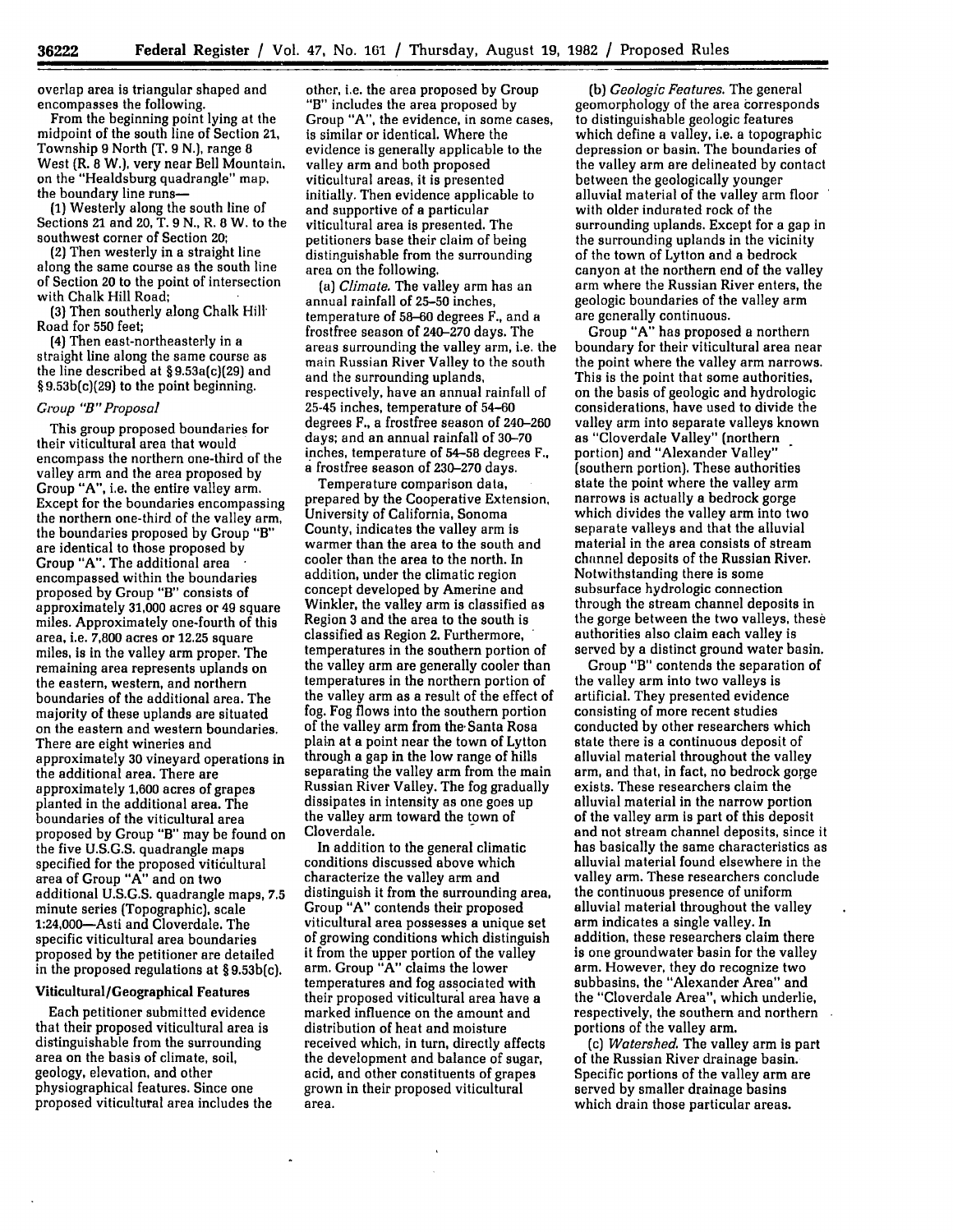Adjacent valleys are served **by** drainage basins which do not serve the valley arm, although they do eventually empty into the Russian River drainage basin.

Group "A" contends the smaller drainage basins serving the valley arm should be viewed as forming several watersheds. Therefore, the boundaries of these watersheds are useful in portions of the valley arm, such as their proposed viticultural area, from the surrounding area.

Group "B" contends the smaller drainage basins serving the valley arm should be viewed as forming one watershed encompassing the entire. valley arm. Therefore, the boundaries of these smaller drainage basins should not be used to distinguish or delineate one portion of the valley arm from another. However, the petitioner contends that tthis large watershed may be used to distinguish the valley arm from the surrounding area.

*(d) Soils.* The soils found in the valley arm are distinct from the soils found on the surrounding uplands. This is due to the different parent material, i.e. alluvial on the valley arm floor and indurated rock on the uplands, from which the soils were formed. The contrast in parent materials allows an easy distinction between the valley arm floor area and the upland area based on soils. The soils in the valley arm floor area are primarily of the Yolo-Cortina-Pleasanton association. This soil association is found throughout the valley arm. The soils on the upland areas are primarily of the Spreckels-Felta association southwest of the valley arm, Los Gatos-Henneke-Maymen association northwest of the valley arm, and Goulding-Toomes-Guenoc association east of the valley arm.

Group "B" contends the uniformity and continuity of soils throughout the valley arm precludes the use of soil as a basis for division of the valley arm into separate areas. In addition, Group "B" contends the presence of the Yolo-Cortina-Pleasanton type of soil association, which typically forms on flat, alluvial basins, in the narrow portion of the valley arm near the town **of** Asti, indicates a single valley and not two separate valleys divided **by** a bedrock gorge, since, in order for this to have occurred, the same type of alluvial parent material must have been uniformly distributed throughout the valley arm and deposited in a geological basin.

#### Evidence Relating To Name **And Boundaries**

Each petitioner submitted historical or current evidence that the viticultural

area proposed in their petition is locally .and/or nationally known **by** the name "Alexander Valley" and the boundaries of the viticultural area are as specified in their petition.

Each petitioner compiled and submitted a brief history of the "Alexander Valley" area. The petitioners state the name "Alexander Valley" originated from the name of Cyrus Alexander who in the 1840's acquired and settled land in the southern portion of the valley arm. This land was a portion of the Sotoyome(i) grant given to Henry **D.** Fitch in **1841 by** the government of Mexico. The name was originally applied **by** local residents to only'the holdings of Cyrus Alexander. However, over a period of years, the name has been applied at various times to different portions of the valley arm and to the entire valley arm **by** local residents and other individuals. The grape and wine industry originally developed more rapidly in the northern portion of the valley arm. However, the petitioners agree the majority of the grape and wine industry currently is located in the southern portion of the valley arm. Although, a major winery, Italian Swiss Colony operated **by** United Vintners Inc., and several hundred acres of grapes are located in the northern portion of the valley arm. The name "Alexander Valley" began to gain recognition as a viticultural area in the early 1970's when grape-growers and wineries in the southern portion of the valley arm started to identify themselves on wine labels, promotional material, and in articles, as being located in the "Alexander Valley."

Group **"A"** submitted evidence consisting of the following to support their claims:

(a) Excerpts from various 19th century and contemporary, local and national publications which refer to the "Alexander Valley" as a grape-growing and wine-producing area;

**(b)** Clippings of various wine-oriented articles from regional and national publications which refer to wines produced from grapes grown in the "Alexander Valley";

(c) Excerpts from articles **by** 19th century and contemporary authors which generally describe the boundaries of the "Alexander Valley" as they are proposed **by** the petitioner;

**(d)** Statements concerning the use of labels on wine, which refer to "Alexander Valley" as being the source of grapes from which the wine is made, by wineries located in their proposed viticultural area; and

(e) Statements concerning consumer recognition of the name "Alexander

Valley" as applying to their proposed viticultural area.

Group "B" submitted evidence consisting of the following to support their claims:

(a) **A** study which on the basis of geological evidence concludes the valley arm is one continuous valley;

**(b)** References to studies which on the basis of groundwater basin and soil distribution considerations conclude the valley arm is one continuous valley;

(c) References to 19th century documents of political entities which refer to the entire valley arm **by** one name; and

**(d)** United States Geological Survey maps and United States Forest and Soil Conservation Service maps which designate the entire valley arm as "Alexander Valley."

### **Discussion**

**ATF** feels the evidence submitted **by** the petitioners indicates establishment of "Alexander Valley" as a viticultural area may be warranted. Accordingly, the establishment of this grape-growing region as a viticultural area is proposed in this document.

In addition, on the basis of evidence we currently have at our disposal, we believe the boundaries proposed for the viticultural area **by** the petitioners have equal merit. Therefore, nothing in this document should be construed as an endorsement of the boundaries proposed **by** either petitioner.

ATF believes the significance of viticultural areas as delimited grapegrowing regions distinguishable **by** geographical features may be eroded by the indiscriminate establishment of viticultural areas which partially or entirely overlap other proposed or approved viticultural areas. Consequently, we are concerned the petitioners have proposed boundaries for the "Alexander Valley" viticultural area which overlap the boundaries of the proposed "Chalk Hill" viticultural area.

However, we recognize the establishment **of** viticultural areas approval viticultural areas may, in some cases, be warranted. Accordingly, we will consider petitions that propose establishment of viticultural areas which overlap other proposed or approved viticultural areas on a caseby-case basis. Therefore, each such petition, in addition to otherwise fulfilling the requirements of regulations relating to establishment of a viticultural area, must contain evidence to substantiate inclusion of the overlap area in the proposed viticulutral area.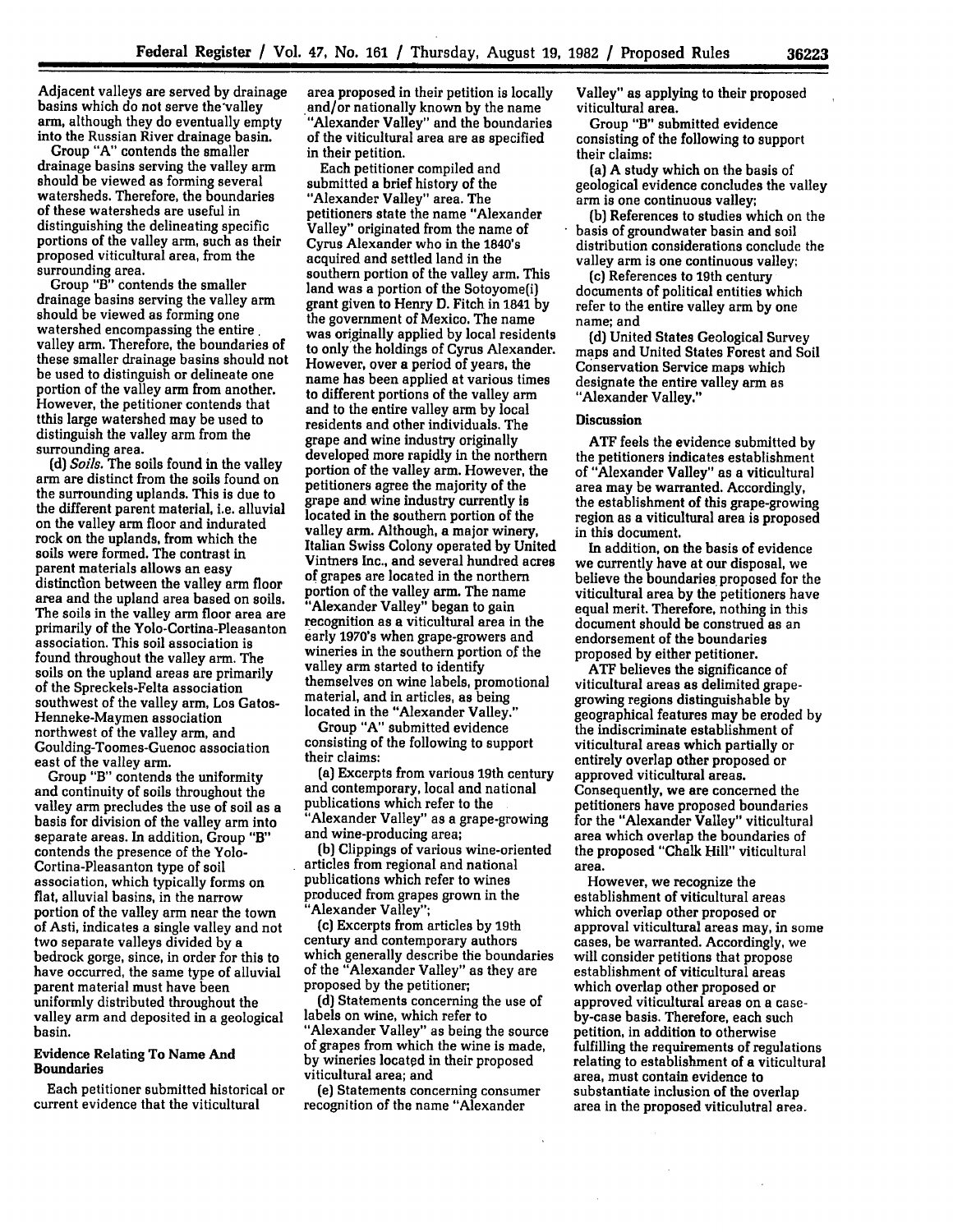The evidence should show that the overlapping area and the rest of the proposed viticultural area are-

**(1)** Known locally and/or nationally **by** the same name;

**(2)** Historically or currently considered part of each other; and

**(3)** Viticulturally similar on the basis of geographical features (climate, soil, elevation, physical features, **\* \* \*** etc.).

However, in this particular case, neither evidence nor reference to an area of overlap was discussed in the petitions. Accordingly, we are not entirely convinced the boundaries proposed **by** either petitioner are the most appropriate for the viticultural area.

#### **Public Participation**

**All** interested persons are invited to participate in this proposed rulemaking **by** submitting such written data, views, or recommendations as they may desire. Comments should be specific, pertain to the issue proposed in this rulemaking, and set forth the factual basis supporting the data, views, or recommendations of the commenter. Comments received before the closing date will be carefully considered prior to a final decision **by ATF** on this proposal. Comments received after the closing date and too late for consideration will be treated as suggestions for future **ATF** action.

Comments are specifically invited on the boundaries proposed **by** the petitioners for the viticultural area. We are particularly interested in receiving comments on the overlap between the proposed "Alexander Valley" and "Chalk Hill" viticultural areas which provide historical or current evidence on whether the proposed boundaries should be modified. Comments concerning other possible boundaries for the viticultural area should include data on the geographical and viticultural characteristics the commenter believes distinguishes the area encompassed from the surrounding area.

**ATF** will not recognize any material or comments as confidential. Comments may be disclosed to the public. Any material which the commenter considers to be confidential or inappropriate for disclosure to the public should not be included in the comment. The name of the person submitting a comment is not exempt from disclosure. **All** materials and comments received will be available for public inspection during normal business hours.

Any interested person who desires an opportunity to comment orally at a public hearing on these proposed regulations should submit a request, in writing, to the Director, within the

comment period. The request should include reasons why the commenter feels that a public hearing is necessary. The Director, however, reserves the right to determine, in the light of all circumstances, whether a public hearing should be held.

ATF reserves the option to determine, on the basis of written comments, our own research, and in the light of any other circumstances, whother this viticultural area should be established and which boundaries are appropriate. In addition, ATF may modify, through the rulemaking process, any viticultural area which may result from this proposed rulemaking when in the judgment of the Director such action is determined to be warranted.

### Regulatory Flexibility Act

The provisions of the Regulatory Flexibility Act relating to an initial and final regulatory flexibility analysis (5 **U.S.C.** 603, 604) are not expected to apply to this proposed rule because the proposal, if promulgated as a final rule, is not expected to have a significant economic impact on a substantial number of small entities. Since the benefits to be derived from using a new viticultural area appellation of origin are intangible, ATF cannot conclusively determine what the economic impact will be on the affected small entities in the area. However, from the information we currently have available on the proposed Alexander Valley viticultural area, ATF does not feel that the use of this appellation of origin will have a significant economic impact on a substantial number of small entities.

### **Executive Order 12291**

In compliance with Executive Order **12291, ATF** has determined that this proposal is not a major rule since it will not result in:

(a) An annual effect on the economy of **\$100** million or more;

**(b) A** major increase in costs or prices for consumers, individual industries, Federal, State, or local government agencies, or geographic regions; or

(c) Significant adverse effects on competition, employment, investment, productivity, or on the ability of United States-based enterprises to compete with foreign-based enterprises in domestic or export markets.

### **Drafting Information**

The principal author of this document is Jim Whitley, Specialist, Research and Regulations Branch, Bureau of Alcohol, Tobacco and Firearms. However, personnel of other offices of the Bureau and of the Treasury Department have participated in the preparation of this

document, both in matters of substance and style.

# List **of** Subjects in **27 CFR Part 9**

Administrative practice and procedure, Consumer protection, Viticultural areas, Wine.

## Authority

Accordingly, under the authority in **27** U.S.C. **205,** the Director proposes the amendment of **27** CFR Part 9 as follows:

### **PART 9-AMERICAN VITICULTURAL AREA**

Paragraph **1.** The table of sections in **27** CFR Part **9,** Subpart **C,** is amended to add the title of §9.53. As amended, the table of sections reads as follows:

 $\bullet$ 

**Sec.**

 $\star$ **§ 9.53** Alexander Valley.

Para. 2. Subpart **C** is amended **by** adding §9.53 Alexander Valley. (Note: The two proposals for the boundaries of the "Alexander Valley" viticultural area are set out in this document as **§** 9.53a and § 9.53b. However, any final rule which may result from this proposed rulemaking will detail only the boundaries of the established viticultural area.) As amended, Subpart **C** reads as follows:

#### **§ 9.53a. Alexander Valley (as proposed by Group "A").**

**(a]** *Name.* The name of the viticultural area described in this section is "Alexander Valley."

*(b) Approved maps.* The appropriate maps for determining the boundaries of the Alexander Valley viticultural area are five U.S.G.S. maps. They are-

(1) "Mark West Springs Quadrangle, California", **7.5** minutes series, **1958;**

(2) "Mount St. Helena Quadrangle, California", **7.5** minute series, 1959 (Photoinspected **1973);**

**(3)** "Jimtown Quadrangle, California-Sonoma County", 7.5 minute series, **1955** (Photorevised **1975);**

**(4)** "Geyserville Quadrangle, California-Sonoma County", **7.5** minute series, 1955 (Photorevised **1975);** and

(5) 'Healdsburg Quadrangle,

California-Sonoma County", **7.5** minute series, **1955.**

*(c) Boundaries.* The Alexander Valley viticultural area is located in northeastern Sonoma County, California. From the beginning point lying at the midpoint on the south line of Section 21, Township 9 North (T. 9 **N.)** and Range 8 West (R. **8** W.), very near Bell Mountain, on the "Mark West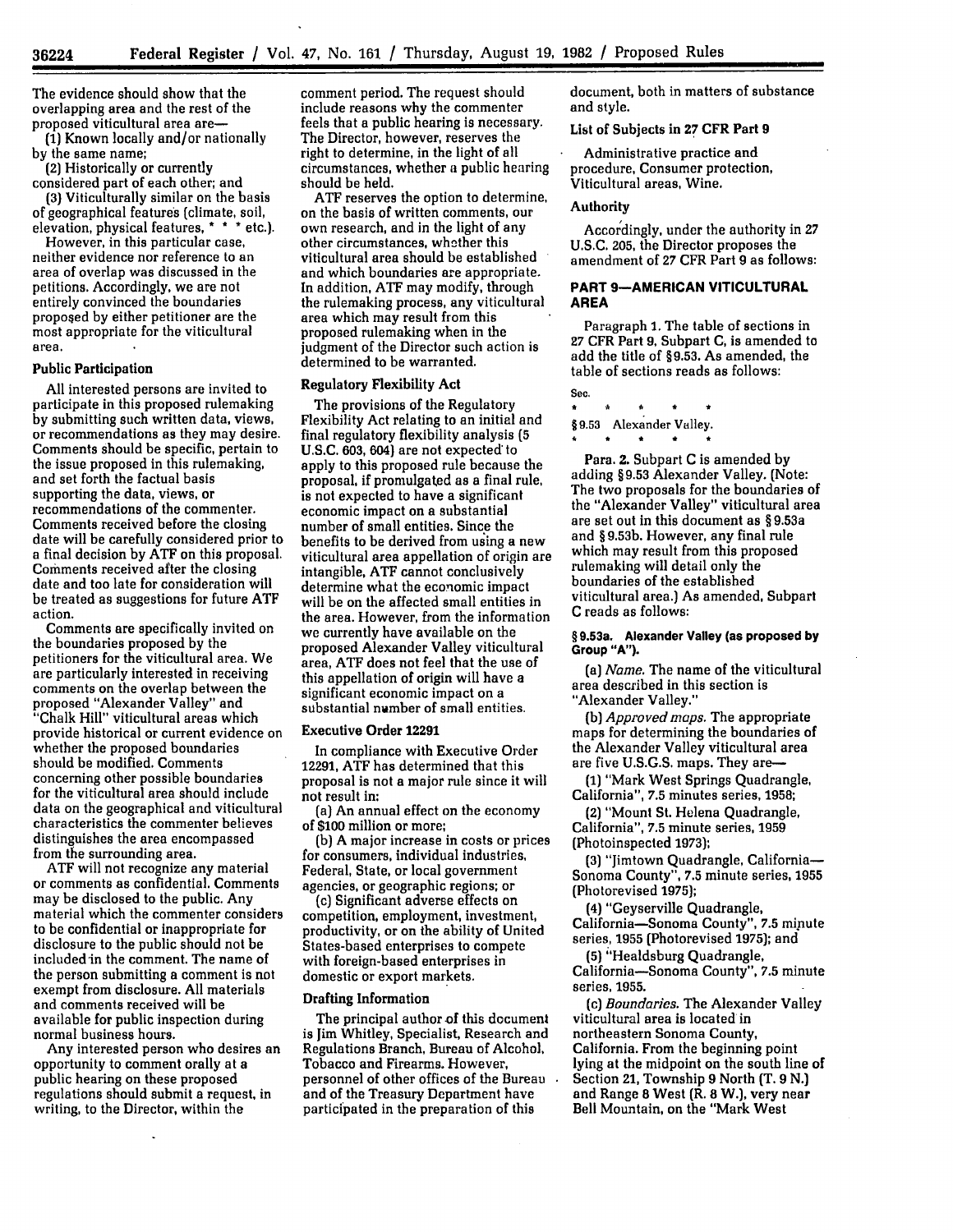Springs Quadrangle" map, the boundary runs-

**(1)** Easterly along the south line of Section 21 to the southeast corner thereof;

(2] Then northerly along the east line of Sections **21,** 16, and 9, T. 9 **N.,** R. **8** W. to the northeast corner of Section 9;

**(3)** Then westerly along the north line of Section 9 to the northwest corner thereof;

(4) Then northwesterly in a straight line to the northeast corner of Section 36, T. **10** N., R. 9 W.;

**(5)** Then northerly along the east line of Sections 25, 24, and **13,** T. **10** N., R. 9 W. to the northeast corner of Section 13;

(6) Then west-northwesterly in a straight line to the point lying at 38 degrees 45 minutes/122 degrees **52** minutes **30** seconds;

**(7)** Then westerly along latitude line **38** degrees 45 minutes to the point of intersection with the east line of Section 4, T. **10** N., R. **10** W.;

**(8)** Then southeasterly in a straight line to the southwest corner of Section **3,** T. **10** N., R. W.;

(9) Then southerly along the west line of Section **10,** T. **10 N.,** R. **10** W. to the southwest corner thereof;

**(10)** Then **S.** 74 degrees, **E. 2,800** feet in a straight line to the northeasterly tip of a small lake;

(11) Then N. **57** degrees, **E. 2,300** feet in a straight line to the southeast corner of Section **10,** T. **10** N., R. **10** W.;

(12) Then **S.** 16 degrees, **E. 1,800** feet in a straight line to the point on a peak identified as having an elevation of 664 feet;

**(13)** Then **S. 55** degrees, **E. 7,900** feet in a straight line to the most northerly point on the northeasterly line of "Olive Hill" cemetery lying on the easterly side of Canyon Road;

(14) Then southeasterly along the northeasterly line of "Olive Hill"cemetery to the most easterly point thereon;

(15) Then S. 2 degrees, **E. 3,100** feet in a straight line to the point in the westerly fork of Wood Creek lying at the westerly terminus of a dirt road;

(16) Then southerly **3,000** feet along the west fork of Wood Creek to the point lying 400 feet north of the point on a peak on the peak identified as having an elevation of 781 feet;

**(17)** Then southerly 400 feet in a straight line to a point on the peak identified as having an elevation of 781 feet;

(18) Then S. **50JY** degrees, **E.** 15,500 feet in a straight line to the point lying at the intersection of Lytton Creek with the township line common the T. **9 N.** and T. **10 N.** in R. **9** W.;

(19) Then southerly along Lytton Creek to Lytton Springs Road in T. **9.,** R. 9 W.;

(20) Then easterly along Lytton Springs Road to the point of intersection with Lytton Road;

(21) Then south-southeasterly along Lytton Road to the point of intersection with Alexander Valley Road;

(22) Then east-northeasterly in a straight line to the point on a peak identified as having an elevation of 447 feet;

(23) Then easterly in a straight line to the point on a peak identified as having an elevation of **530** feet;

(24) Then east-southeasterly in a straight line to the point on a peak identified as having an elevation of **516** feet;

**(25)** Then southeasterly in a straight line to the point on a peak identified as having an elevation of **596** feet;

(26) Then southeasterly in a straight line to the point lying at the intersection of the range line common to R. 9 W. and R. 8 W. in T. 9 N. with latitude line 38 degrees 37 minutes **30** seconds;

(27) Then south-southeasterly in a straight line to the confluence of Brooks Creek with the Russian River in T. 9 **N.,** R. **8** W.;

(28) Then east-southeasterly in a straight line to the top of Chalk Hill; and<br>(29) Then east-northeasterly in a

straight line to the point of beginning.

#### **9.53b Alexander Valley** (as **proposed by Group "B")**

(a) *Name.* The name of the viticultural area described in this section is "Alexander Valley."

(b) *Approved maps.* The appropriate maps for determining the boundaries of the Alexander Valley viticultural area are seven U.S.G.S. maps. They are-

(1) "Mark West Springs Quadrangle, California", **7.5** minutes series, **1958;**

(2) "Mount St. Helena Quadrangle, California", **7.5** minute series, **1959** (Photoinspected 1973);

**(3)** "Jimtown Quadrangle, California-Sonoma County", **7.5** minute series, **1955** (Photorevised 1975);

(4) "Geyserville Quadrangle, California-Sonoma County", 7.5 minute series, **1955** (Photorevised 1975);

**(5)** "Healdsburg Quadrangle, California-Sonoma County", **7.5** minute series, **1955;**

**(6)** "Asti Quadrangle, California", **7.5** minute series, 1959 (Photorevised 1978); and

**(7)** "Cloverdale Quadrangle,

California", **7.5** minute series, **1960.** *(c) Boundaries.* The Alexander Valley viticultural area is located in northeastern Sonoma County, California. From the beginning point

lying at 38 degrees 45 minutes 122 degrees **52** minutes **30** seconds in Township **10** North (T. **10** N.) and Range 9 West (R. 9 W.), on the "Asti

Quadrangel" map, the boundary runs- (1) Northwesterly in a straight line to the southeast corner of Section 4, T. **11 N.,** R. **10** W.;

(2) Then northerly along the east line **of** Section 4, T. 11 N., R. **10** W., continuing along the east line of Section

33, T. 12 N., R. **10** W. to the Sonoma-Mendocino county line;

(3) Then westerly along the Sonoma-Mendocino county line to the northwest corner of Section 34, T. 12 N., R. 11 W.;

(4) Then southerly along the west line of Section 34 to the southwest corner thereof;

**(5)** Then southeasterly in a straight line to the southeast corner of Section **3,** T. 11 **N.,** R. 11 W.;

**(6)** Then southerly along the west line of Sections 11, 14, **23,** 26, and **35,** T. **11** N., R. 11 W., continuing along the same course into Section 3, T. **10** N., R. **11** W. to the point of intersection with latitude line 38 degrees 45 minutes;

(7) Then easterly along latitude line 38 degrees 45 minutes to the point of intersection with the east line of Section **4,** T. **10 N.,** R. **10** W.;

**(8)** Then southeasterly in a straight line to the southwest corner of Section **3,** T. **10** N., R. **10** W.;

**(9)** Then southerly along the west line of Section **10,** T. **10** N., R. **10** W. to the southwest corner thereof;

**(10)** Then **S.** 74 degrees, **E. 2,800** feet in a straight line to the northeasterly tip of a small lake;

(11) Then N. **57** degrees, **E. 2,300** feet in a straight line to the southeast corner of Section **10,** T. **10** N., R. **10 W.;**

(12) Then **S.** 16 degrees, **E. 1,800** feet in a straight line to the point on a peak identified as having an elevation of 664 feet;

**(13)** Then **S. 55** degrees, **E. 7,900** feet in a straight line to the most northerly point on the northeasterly line of "Olive Hill" cemetery lying on the easterly side of Canyon Road;

(14) Then southeasterly along the northeasterly line of "Olive Hill" cemetery to the most easterly point thereon;

**(15)** Then **S.** 2 degrees, **E. 3,100** feet in a straight line to the point in the westerly fork of Wood Creek lying at the westerly terminus of a dirt road;

**(16)** Then southerly **3,000** feet along the west fork of Wood Creek to the point lying 400 feet north of the point on a peak identified as having an elevation of **781** feet;

**(17)** Then southerly 400 feet in a straight line to the point on a peak